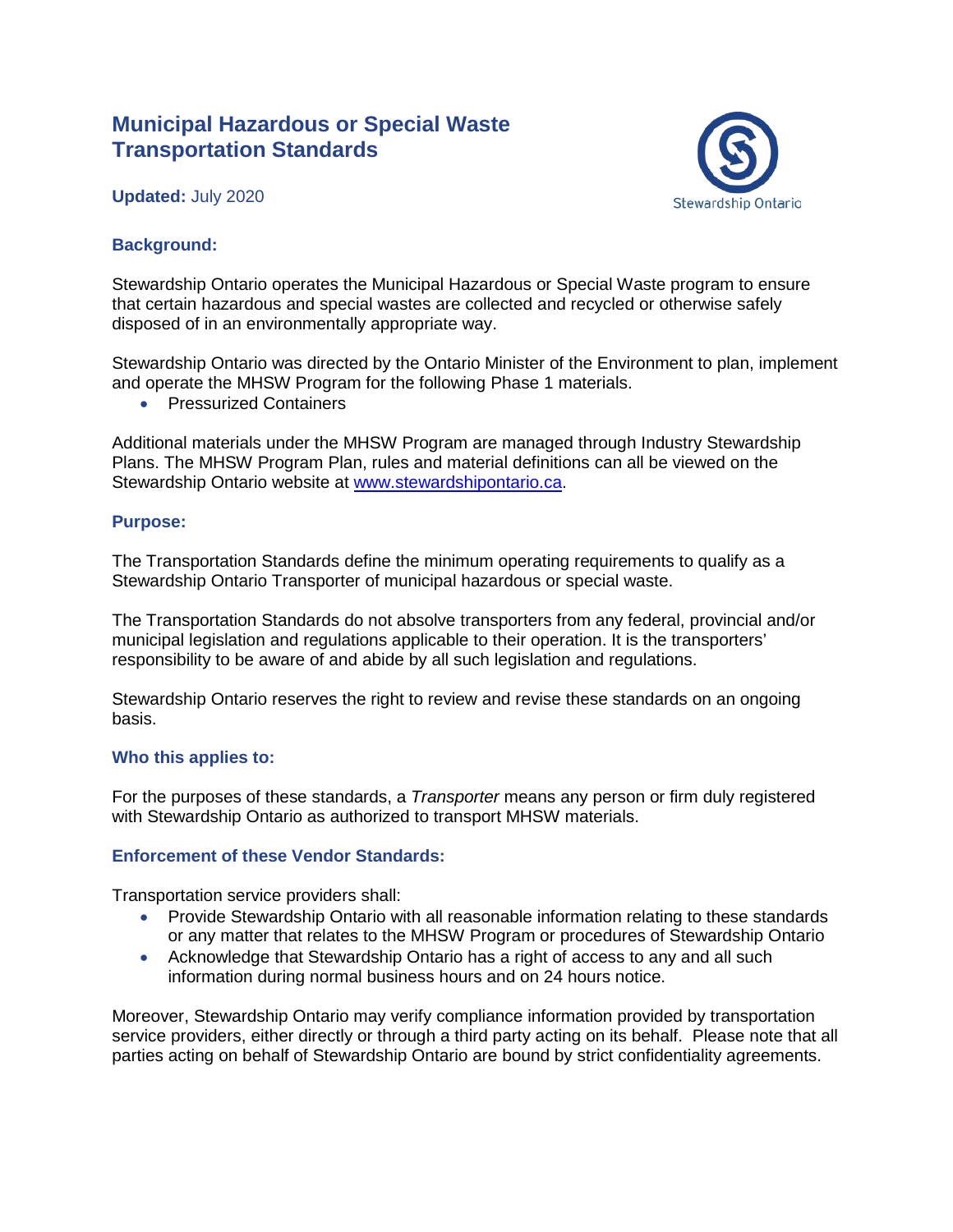# **1.0 General Requirements**

All transportation service providers shall:

- 1.1 Possess a valid business license if they are a commercial operation.
- 1.2 Possess comprehensive or commercial general liability insurance, including coverage for bodily injury, property damage, complete operations and contractual liability with combined single limits of not less than \$5,000,000 per occurrence, \$5,000,000 general aggregate. Transportation service providers must have Stewardship Ontario listed on the policy as an additional insured party.
- 1.3 Possess environmental liability insurance of not less than \$2,000,000.
- 1.4 Identify and comply with all applicable regulations, including but not limited to:
	- Ministry of the Environment Certificates of Approval;
	- Ontario *Environmental Protection Act, 1990* (including R.R.O. 1990, O. Reg. 347, General – Waste Management);
	- Federal *Transportation of Dangerous Goods Act* (TDGA);
	- Provincial *Dangerous Goods Transportation Act*, R.S.O. 1990, c. D.1;
	- *The Highway Traffic Act*, R.S.O. 1990, c. H.8;
	- *Canadian Environmental Protection Act*, 1999 Export and Import of Hazardous Waste and Hazardous Recyclable Material Regulations (EIHWHRMR);
	- *Public Vehicles Act*;
	- *Motor Vehicle Transport Act*;
	- *Compulsory Automobile Insurance Act*;
	- *Fuel Tax Act*.
- 1.5 Be in compliance with Ontario's Commercial Vehicle Operator's Registration (CVOR) system and the Carrier Safety Rating (CSR) program and provide proof of such compliance to Stewardship Ontario within five business days upon request.
- 1.6 Have a written policy approved by senior management outlining corporate commitment to environmental management and continuous improvement.
- 1.7 Maintain a documented process to identify, assess and ensure compliance with this standard and all applicable regulatory requirements, including but not limited to:
	- Occupational health and safety regulations;
	- Transportation regulations;
	- Hazardous waste management regulations (shipping).
- 1.8 Implement and maintain an emergency response plan to prepare for and respond to emergency situations, including fires, spills and medical events.
- 1.9 Maintain all records for a minimum of two years, including waste manifests and bills of lading.
- 1.10 Provide notice of any relevant fines or regulatory orders in the previous five years and within 60 days of any subsequent fine or regulatory order.